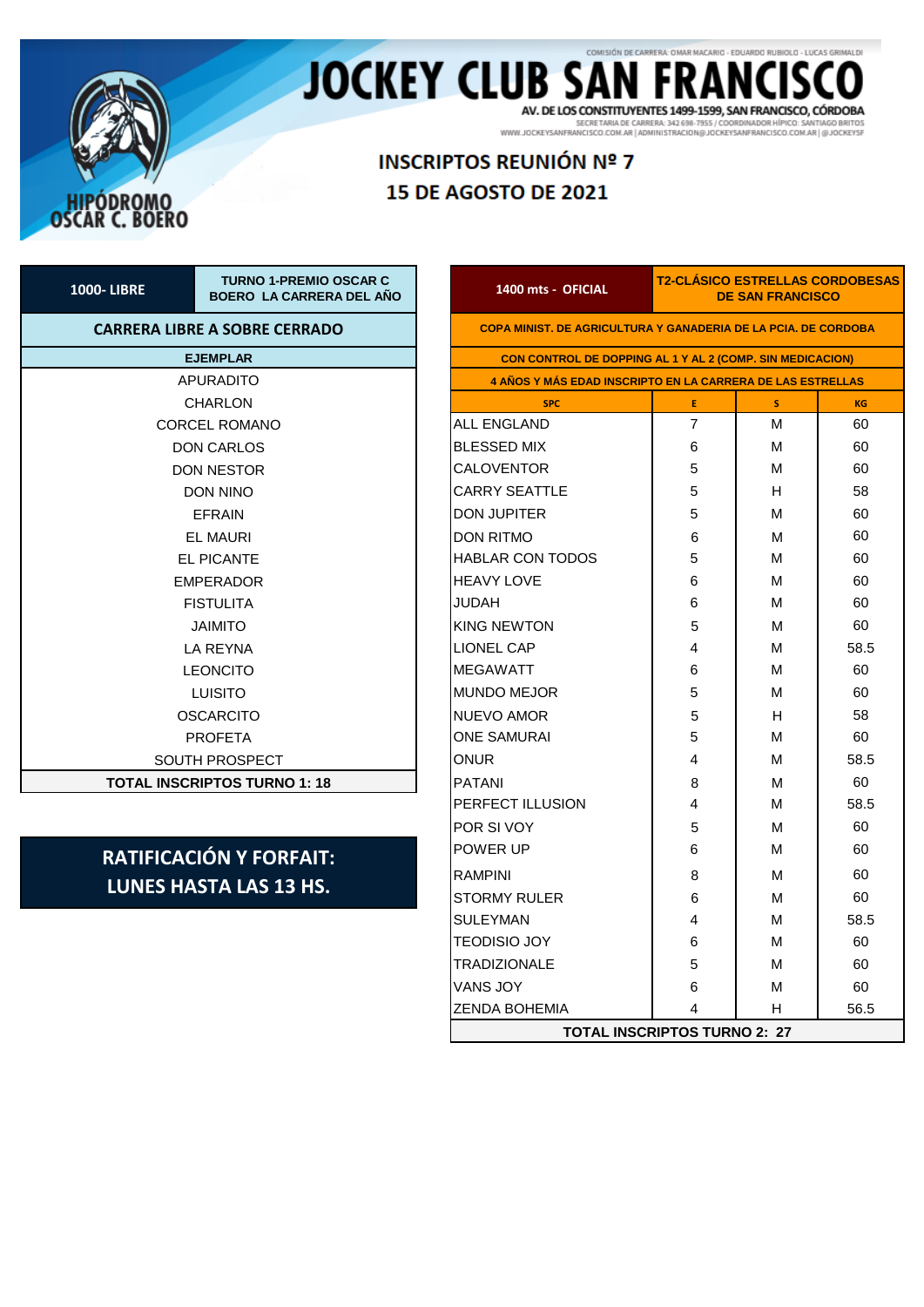| 2000 mts. OFICIAL                   |                                       |   | <b>TURNO 3 - CLASICO ANIVERSARIO</b> | 1000 mts. OFICIAL      |  |  |  |  |  |
|-------------------------------------|---------------------------------------|---|--------------------------------------|------------------------|--|--|--|--|--|
|                                     | TODO CABALLO SPC DE 3 AÑOS Y MÁS EDAD |   |                                      |                        |  |  |  |  |  |
|                                     | <b>CONTROL ANTIDOPING AL 1 Y 2</b>    |   |                                      |                        |  |  |  |  |  |
| <b>SPC</b>                          | E                                     | S | <b>KG</b>                            | <b>SPC</b>             |  |  |  |  |  |
| <b>BELLO BEETHOVEN</b>              | 3                                     | М | 52                                   | <b>BARON FAST</b>      |  |  |  |  |  |
| <b>DRAGATUS</b>                     | 5                                     | M | 60                                   | CHALITA CAT            |  |  |  |  |  |
| ENZO DE ORO                         | 6                                     | м | 60                                   | <b>DIRKO</b>           |  |  |  |  |  |
| <b>GASPY</b>                        | 6                                     | м | 60                                   | EL PATALARGA           |  |  |  |  |  |
| <b>GERMALUS</b>                     | $\overline{7}$                        | M | 60                                   | <b>FACEBOOK</b>        |  |  |  |  |  |
| <b>GLOBAL BONITA</b>                | $\overline{7}$                        | H | 58                                   | <b>FER TAURO</b>       |  |  |  |  |  |
| <b>GLOBAL PODEROSO</b>              | 5                                     | М | 60                                   | FIRST INGOT            |  |  |  |  |  |
| <b>LORIOT</b>                       | 5                                     | M | 60                                   | <b>FLOR DE NOTICIA</b> |  |  |  |  |  |
| <b>MUNDO MEJOR</b>                  | 5                                     | м | 60                                   | <b>JASPEADO BLUE</b>   |  |  |  |  |  |
| NUNCA DIGAS NEVER                   | 5                                     | М | 60                                   | <b>LA GRAN APUESTA</b> |  |  |  |  |  |
| OR NEVER                            | 4                                     | M | 58.5                                 | <b>LIZY VELOZ</b>      |  |  |  |  |  |
| <b>PREDATORE</b>                    | 6                                     | M | 60                                   | <b>LOVER SLAM</b>      |  |  |  |  |  |
| <b>REY DE SEÑORITAS</b>             | 4                                     | м | 58.5                                 | <b>LUHUCK SOCIAL</b>   |  |  |  |  |  |
| ROCK SUREÑO                         | $\overline{7}$                        | м | 60                                   | <b>MAKE IT HAPPEN</b>  |  |  |  |  |  |
| <b>SANTO TIRSO</b>                  | 5                                     | M | 60                                   | <b>MERCENARIO</b>      |  |  |  |  |  |
| <b>STAR OF THE BALL</b>             | 5                                     | М | 60                                   | NAIROBI (URU)          |  |  |  |  |  |
| <b>STORMY RULER</b>                 | 6                                     | M | 60                                   | <b>NOBLE GITANO</b>    |  |  |  |  |  |
| <b>TOTAL INCOCPIDTOS TURNO 2.47</b> |                                       |   |                                      | <b>NODINICO</b>        |  |  |  |  |  |

| 300 mts - OFICIAL                                    |                    | <b>T4-SAN FCO. FUTURITY 2021</b> |    | TWO PASSION                 |
|------------------------------------------------------|--------------------|----------------------------------|----|-----------------------------|
| <b>CRIADORES ARGENTINOS CABALLOS CUARTO DE MILLA</b> | <b>TOTAL IN:</b>   |                                  |    |                             |
| <b>CONTROL ANTIDOPING AL 1 Y 2</b>                   |                    |                                  |    |                             |
| <b>SPC</b>                                           | E                  | S                                | KG | 1000 mts. NO OFICIAL        |
| <b>BELLA JESS</b>                                    | 3                  | н                                | 56 | <b>SPC 4 AÑOS Y MÁS EDA</b> |
| <b>BOING JESS</b>                                    | 3                  | M                                | 59 | <b>SPC</b>                  |
| <b>BOLT JESS</b>                                     | 3                  | M                                | 59 | <b>CANDY CUORE</b>          |
| <b>BRUNO JESS</b>                                    | 3                  | M                                | 59 | <b>CHIC STAR</b>            |
| <b>FR ZAFADA</b>                                     | 3                  | М                                | 59 | <b>CHICHO SPRING</b>        |
| <b>SINFONICO NK</b>                                  | 3                  | M                                | 59 | <b>FARALLON PRINCE</b>      |
| <b>TOTAL INSCRIPTOS TURNO 4: 6</b>                   | <b>GOLF MASTER</b> |                                  |    |                             |
|                                                      |                    |                                  |    |                             |

| 600 mts. NO OFICIAL                          | <b>TURNO 5 - CLASICO LIBRE</b> |   |      | <b>MEDIA DOCENA</b> | 5                                   | н |   |
|----------------------------------------------|--------------------------------|---|------|---------------------|-------------------------------------|---|---|
| TODO CABALLO SPC DE 3 AÑOS Y MÁS EDAD        |                                |   |      | <b>NETT START</b>   |                                     | M |   |
| <b>SPC</b>                                   | Е                              | s | KG   |                     | <b>PAOLOPEN</b>                     | 5 | M |
| <b>APOLO CRIT</b>                            | 8                              | M | 56   |                     | <b>PERMISSIVE SOUL</b>              | 5 | н |
| <b>IBANNING COCQ</b>                         | 6                              | M | 53.5 |                     | IPORTAL KISSER                      | 5 | M |
| <b>ICANDY CATEDRATICA</b>                    | 5                              | Н | 59   |                     | <b>POSTILLA</b>                     | 5 | н |
| ICAPO RICHARD                                | 6                              | M | 58   |                     | RIACHUELO MAN                       | 5 | M |
| IDANCING CHILD                               | 8                              | M | 63   |                     | <b>SIMPLEMENTE TUYO</b>             | 5 | M |
| IIMPERIUM ROMANUM                            | 8                              | M | 60   |                     | <b>SOY INTENSA</b>                  | 6 | Н |
| LA CAÑADENSE                                 |                                | н | 60   |                     | YO TAMBIEN                          |   | M |
| <b>RELOJIAO</b>                              | 5                              | M | 56   |                     | <b>ZIMONETTO</b>                    | 5 | M |
| <b>TOTAL INSCRIPTOS TURNO 5: 8 REABIERTA</b> |                                |   |      |                     | <b>TOTAL INSCRIPTOS TURNO 7: 18</b> |   |   |

| 2000 mts. OFICIAL                                    | <b>TURNO 3 - CLASICO ANIVERSARIO</b> |   | 1000 mts. OFICIAL                           | <b>TURNO 6 OFICIAL</b>   |                |    |    |
|------------------------------------------------------|--------------------------------------|---|---------------------------------------------|--------------------------|----------------|----|----|
| TODO CABALLO SPC DE 3 AÑOS Y MÁS EDAD                |                                      |   | TODO CABALLO SPC 5 AÑOS Y MÁS EDAD PERDEDOR |                          |                |    |    |
| <b>CONTROL ANTIDOPING AL 1 Y 2</b>                   |                                      |   | <b>CONTROL ANTIDOPING AL 1 Y 2</b>          |                          |                |    |    |
| <b>SPC</b>                                           | E                                    | S | <b>KG</b>                                   | <b>SPC</b>               | E              | S. | KG |
| <b>BELLO BEETHOVEN</b>                               | 3                                    | M | 52                                          | <b>BARON FAST</b>        | 6              | M  | 56 |
| DRAGATUS                                             | 5                                    | M | 60                                          | <b>CHALITA CAT</b>       | 6              | H  | 53 |
| ENZO DE ORO                                          | 6                                    | M | 60                                          | <b>DIRKO</b>             | 5              | M  | 58 |
| GASPY                                                | 6                                    | м | 60                                          | <b>IEL PATALARGA</b>     | 5              | M  | 58 |
| GERMALUS                                             | $\overline{7}$                       | M | 60                                          | <b>FACEBOOK</b>          | 7              | M  | 56 |
| GLOBAL BONITA                                        | $\overline{7}$                       | H | 58                                          | <b>FER TAURO</b>         | 5              | м  | 58 |
| <b>GLOBAL PODEROSO</b>                               | 5                                    | M | 60                                          | <b>FIRST INGOT</b>       | 5              | M  | 58 |
| LORIOT                                               | 5                                    | M | 60                                          | IFLOR DE NOTICIA         | 6              | H  | 53 |
| MUNDO MEJOR                                          | 5                                    | м | 60                                          | JASPEADO BLUE            | 6              | M  | 56 |
| NUNCA DIGAS NEVER                                    | 5                                    | M | 60                                          | <b>I</b> LA GRAN APUESTA | 5              | H  | 55 |
| OR NEVER                                             | 4                                    | M | 58.5                                        | <b>LIZY VELOZ</b>        | 7              | H  | 53 |
| PREDATORE                                            | 6                                    | M | 60                                          | <b>LOVER SLAM</b>        | 6              | M  | 56 |
| REY DE SEÑORITAS                                     | 4                                    | M | 58.5                                        | <b>LUHUCK SOCIAL</b>     | 5              | M  | 58 |
| ROCK SUREÑO                                          | $\overline{7}$                       | M | 60                                          | <b>MAKE IT HAPPEN</b>    | 5              | H  | 55 |
| SANTO TIRSO                                          | 5                                    | M | 60                                          | <b>MERCENARIO</b>        | $\overline{7}$ | M  | 56 |
| STAR OF THE BALL                                     | 5                                    | M | 60                                          | NAIROBI (URU)            | 5              | M  | 58 |
| <b>STORMY RULER</b>                                  | 6                                    | M | 60                                          | <b>NOBLE GITANO</b>      | 8              | M  | 56 |
| <b>TOTAL INSCCRIPTOS TURNO 3: 17</b>                 |                                      |   |                                             | <b>NORINCO</b>           | 5              | M  | 58 |
|                                                      |                                      |   |                                             | PASPARTOU                | 5              | M  | 58 |
|                                                      |                                      |   | PERSEVERANT                                 | 5                        | M              | 58 |    |
| 300 mts - OFICIAL                                    |                                      |   | <b>T4-SAN FCO. FUTURITY 2021</b>            | <b>TWO PASSION</b>       | 5              | M  | 58 |
| <b>CRIADORES ARGENTINOS CABALLOS CUARTO DE MILLA</b> |                                      |   | <b>TOTAL INSCRIPTOS TURNO 6: 21</b>         |                          |                |    |    |

| <b>SPC</b>                                   | E | S                              | KG   | 1000 mts. NO OFICIAL                                    |   | <b>TURNO 7</b> |    |
|----------------------------------------------|---|--------------------------------|------|---------------------------------------------------------|---|----------------|----|
| BELLA JESS                                   | 3 | H                              | 56   | SPC 4 AÑOS Y MÁS EDAD GAN DE 1 - 5 Y MÁS EDAD GAN. DE 2 |   |                |    |
| BOING JESS                                   | 3 | M                              | 59   | <b>SPC</b>                                              | Е | S.             | KG |
| <b>BOLT JESS</b>                             | 3 | M                              | 59   | <b>CANDY CUORE</b>                                      | 5 | M              | 55 |
| BRUNO JESS                                   | 3 | м                              | 59   | <b>CHIC STAR</b>                                        | 4 | н              | 54 |
| ER ZAFADA                                    | 3 | м                              | 59   | <b>CHICHO SPRING</b>                                    | 4 | M              | 57 |
| SINFONICO NK                                 | 3 | M                              | 59   | <b>FARALLON PRINCE</b>                                  | 5 | M              | 57 |
| <b>TOTAL INSCRIPTOS TURNO 4: 6</b>           |   |                                |      | <b>GOLF MASTER</b>                                      | 4 | м              | 57 |
|                                              |   |                                |      | <b>GRAND COSTOSO</b>                                    | 4 | M              | 57 |
|                                              |   |                                |      | <b>LIBRE DE ESPIRITU</b>                                | 6 | M              | 55 |
| 600 mts. NO OFICIAL                          |   | <b>TURNO 5 - CLASICO LIBRE</b> |      | <b>MEDIA DOCENA</b>                                     | 5 | н              | 52 |
| TODO CABALLO SPC DE 3 AÑOS Y MÁS EDAD        |   |                                |      | <b>NETT START</b>                                       | 7 | M              | 53 |
| <b>SPC</b>                                   | E | <sub>S</sub>                   | KG   | <b>PAOLOPEN</b>                                         | 5 | м              | 57 |
| APOLO CRIT                                   | 8 | M                              | 56   | <b>PERMISSIVE SOUL</b>                                  | 5 | H              | 52 |
| <b>BANNING COCO</b>                          | 6 | M                              | 53.5 | <b>PORTAL KISSER</b>                                    | 5 | M              | 55 |
| CANDY CATEDRATICA                            | 5 | H                              | 59   | <b>POSTILLA</b>                                         | 5 | н              | 52 |
| CAPO RICHARD                                 | 6 | M                              | 58   | <b>RIACHUELO MAN</b>                                    | 5 | M              | 55 |
| <b>DANCING CHILD</b>                         | 8 | м                              | 63   | <b>SIMPLEMENTE TUYO</b>                                 | 5 | м              | 57 |
| IMPERIUM ROMANUM                             | 8 | м                              | 60   | <b>SOY INTENSA</b>                                      | 6 | н              | 50 |
| LA CAÑADENSE                                 |   | н                              | 60   | <b>YO TAMBIEN</b>                                       | 5 | M              | 55 |
| RELOJIAO                                     | 5 | м                              | 56   | <b>ZIMONETTO</b>                                        | 5 | M              | 57 |
| <b>TOTAL INSCRIPTOS TURNO 5: 8 REABIERTA</b> |   |                                |      | <b>TOTAL INSCRIPTOS TURNO 7: 18</b>                     |   |                |    |